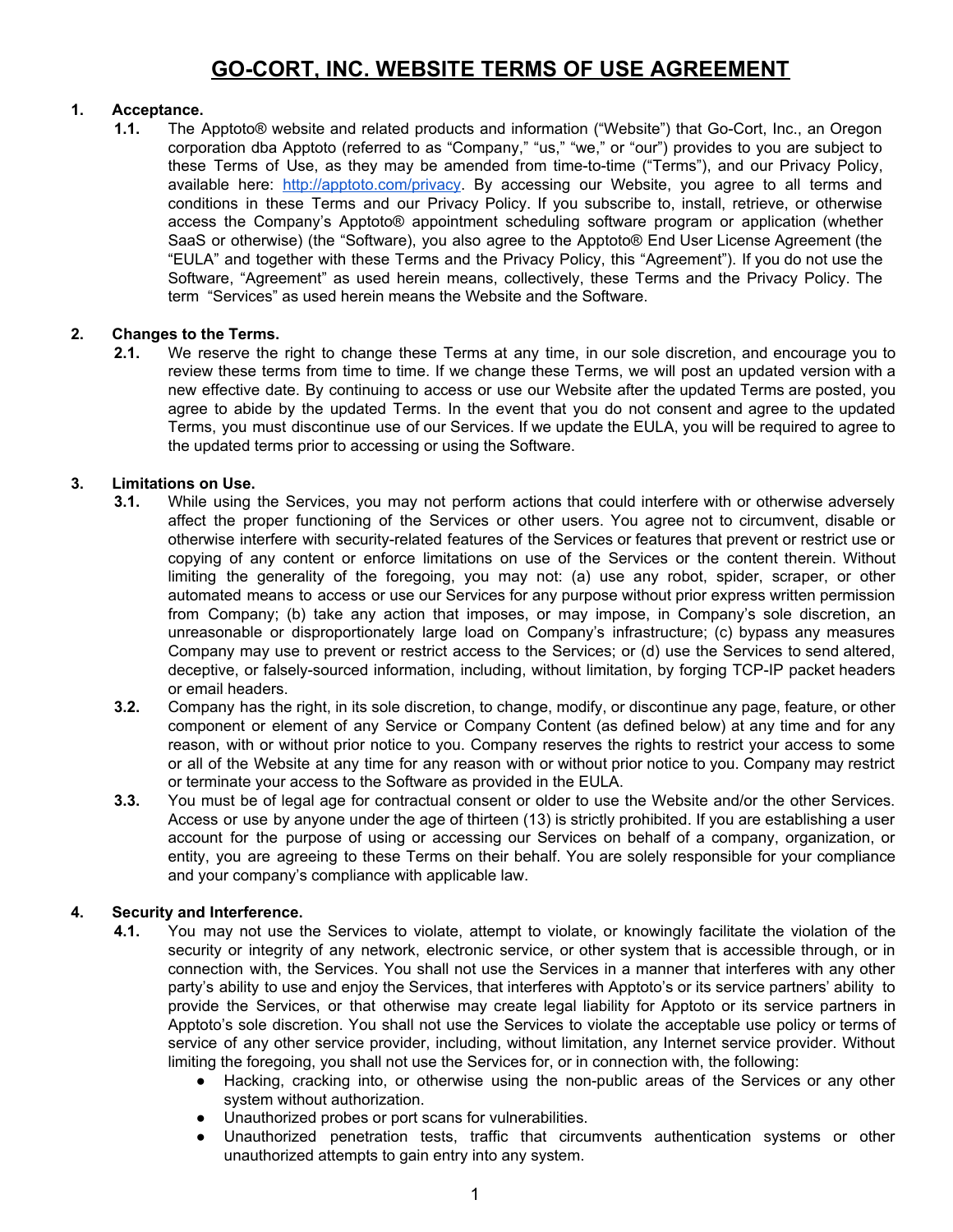- Web crawling which is not restricted to a rate so as not to impair or otherwise disrupt the servers being crawled.
- Unauthorized network monitoring or packet capture.
- Forged or non-standard protocol headers, such as altering source addresses.
- Flooding.
- Denial of Service (DoS) attacks of any kind.
- Distributing unauthorized data, malware, viruses, Trojan horses, spyware, worms, or other malicious or harmful code.
- Operating network services such as: open proxies; open mail relays; or open, recursive domain name servers.
- Sharing or publishing content from the Services to cause, or have the consequence of causing, the user of the content to be in violation of the Terms and this Policy.
- Advocate, encourage or assist any third party in doing any of the foregoing activities in this section.

#### **5. Spam.**

- **5.1.** You shall not use the Services, automated or manual, for purposes of distributing text messaging "spam," bulk unsolicited messages, or any other form of unsolicited electronic communications distributed on a bulk basis to recipients with which you have no pre-existing business or personal relationship. You shall not use the Services to collect responses from spam. You shall not harvest, collect, gather or assemble information or data of users, including e-mail addresses, without their consent. You are solely responsible for obtaining all necessary and appropriate rights, licenses and consents from those person(s) and entity(ies) with whom you message or otherwise communicate with via the Services, prior to commencing any such messaging or communication. Additionally, you shall not use the Services to send unwanted messages to individuals who have asked to stop receiving messages through any medium. To the extent required by Applicable Law, you must track and record all such requests specific to your business. You must also provide recipients of those SMS messages you send via the Services with conspicuous notice of their ability to opt-out from receiving any future text messages, by texting STOP in a stand-alone message with no additional characters or punctuation. Without limiting the foregoing, you shall not use the Services for, or in connection with, the following.
	- Sending pyramid schemes.
	- Sending chain letters.
	- Sending any mail in contravention of Applicable Law.
	- Altering or obscuring mail headers or assuming the identity of a sender without the explicit permission of that sender.
	- Advocate, encourage or assist any third party in doing any of the foregoing activities in this section.

#### **6. International Users**.

**6.1.** The Services are controlled, operated and administered by us from within the United States. We make no representation that the Website is available for access or use at other locations outside the U.S. However, any access or use from outside the U.S. is still subject to this Agreement. Access to the Services is expressly prohibited from territories where this site or any portion thereof is illegal. You agree not to access or use any information or materials on the Services in violation of U.S. export laws and regulations, or in violation of any laws or regulations in the country from which you are accessing the Services.

#### **7. User Content.**

- **7.1.** Our Website may provide the functional ability to post, submit, display, communicate, broadcast, or otherwise distribute comments, images, photographs, video clips, graphics, external links, location data, protectable records or other materials ("User Content"). On the other hand, our Software allows users to upload client and patient information, appointment details, and other information, and to distribute text, data, and other sensitive information by email, text, and other electronic means. Go-Cort's use of such patient and client data is specifically excluded from "User Content" and is governed by the EULA.
- **7.2.** You hereby grant Company a non-exclusive, irrevocable, worldwide, perpetual, royalty-free, fully paid, sublicensable and transferable right and license to use, reproduce, transmit, broadcast, display, exhibit, distribute, index, comment on, modify, or otherwise exploit User Content, in whole or in part, in any format or manner and for any purpose, whether now known or hereafter devised or invented without further notice to you, with or without attribution. We reserve the right to remove or modify User Content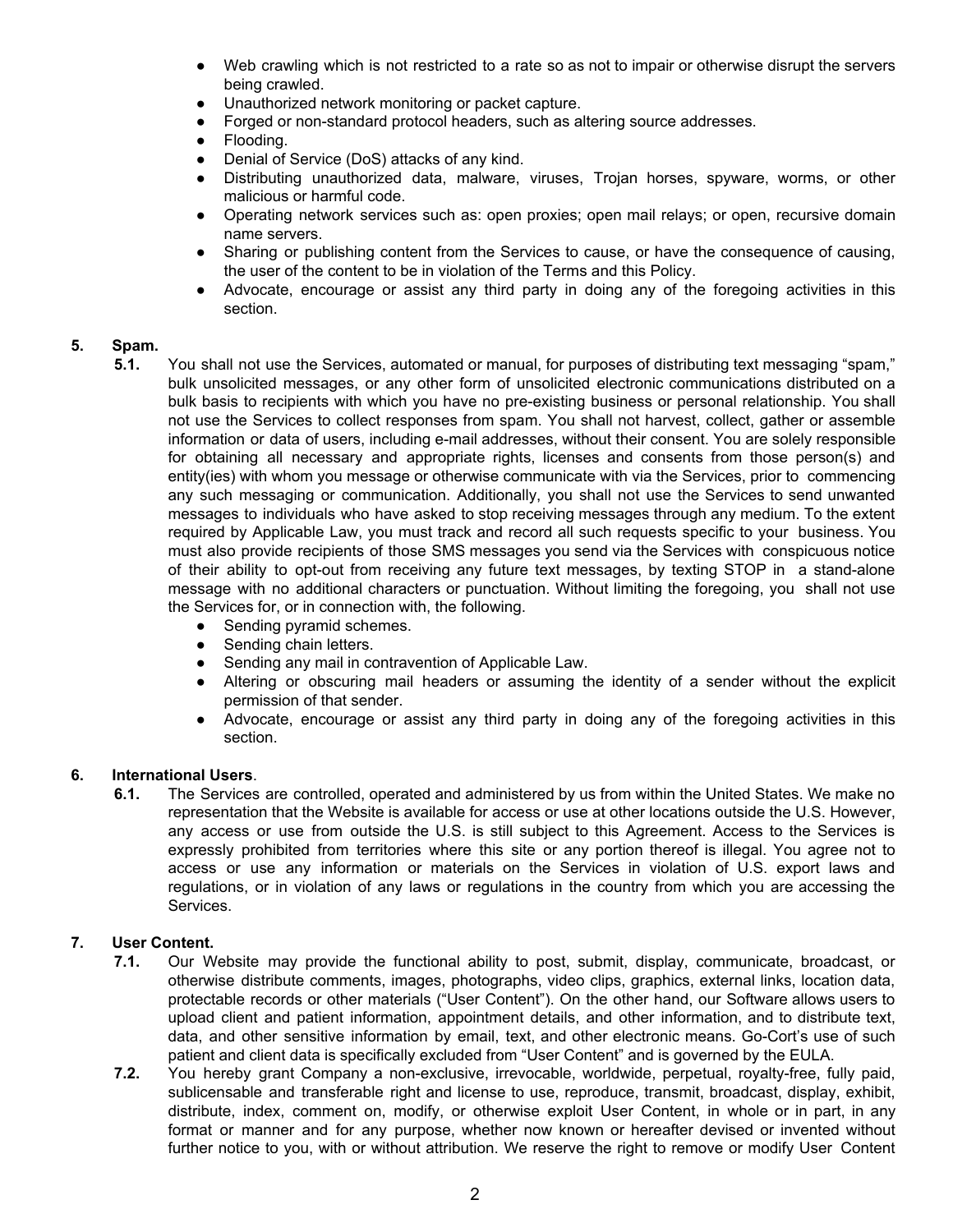from our Website for any reason. IF YOU DO NOT WANT TO PROVIDE COMPANY WITH SUCH RIGHTS, DO NOT SUBMIT USER CONTENT.

- **7.3.** By submitting User Content (by email or via our Website), you represent and warrant that: (a) you own or otherwise have all of the necessary rights to the User Content, and the rights to use it as provided in the Terms; (b) all information you provide is true, accurate, complete, and does not violate the Terms; and (c) the User Content will not cause injury or damage to any person or entity. You shall be solely liable and responsible for any and all damages resulting from any infringement of patent, copyright, trademark, or other proprietary right or other harm resulting from your User Content.
- **7.4.** We will use reasonable efforts to make your User Content unavailable or inaccessible on your written request. However, you acknowledge that the User Content may not be made unavailable immediately, even if removed and User Content may still exist on our server or through other user accounts or on the internet, generally.

#### **8. Rules of Conduct.**

- **8.1.** You agree that you will not use our Services to send unwanted messages (email, text, or otherwise) to third-parties. You further agree that you will not:
	- tamper with, impair, or damage the Services or any related network, or otherwise interferes with any other user's enjoyment or use of the Services;
	- upload or submit information to us that contains protected data without permission or authority;
	- use our Services to send encrypted content or encoded messages;
	- use our Services to send messages in violation of the Telephone Consumer Protection Act (TCPA), CAN-SPAM Act, Canada's Anti-Spam Law (CASL), or any related regulation in the recipient's jurisdiction or location, or any messages classified as SPAM aforementioned in section 5;
	- impersonate or misrepresent your connection to another entity, person, or user, or otherwise manipulate headers or identifiers to disguise the origin of the content;
	- interfere with, or otherwise harm or violate the security of the Services or any system, resource, account, password, servers, or network connected to or accessible through the Services or affiliated or linked sites;
	- infringe any of Company's rights or those of a third party including, without limitation: copyright, trademark, patent, trade secret, or other proprietary rights or contractual rights, right of publicity or privacy, or confidentiality obligation;
	- use our Services to promote any activity that may be illegal at the local, state or federal level or that is content that is itself illegal in any way;
	- use our Service to distribute information that is untrue, inaccurate, deliberately misleading, or trade libelous;
	- use our Services to distribute offensive language, hate speech, or defamatory, abusive, threatening, or harassing speech, racial, religious, or personal attacks or any kind;
	- use our Services in a manner that constitutes stalking, bullying, or harassment;
	- fail to disclose that you are a Commercial User;
	- use our Services to distribute link(s) to other site(s) that contain content that falls into the categories above.
	- **8.2.** Remember, if you use our Software, you will also be subject to the terms of the EULA.
	- **8.3.** We cannot (and do not) promise that other users are complying or will comply with these Rules of Conduct or any other provisions in these Terms. As between you and Company, you hereby assume all risk of injury or harm of any nature whatsoever resulting from any such lack of compliance or use of our Services.

## **9. User Accounts.**

- **9.1.** Our Software requires that you create a user account. Your user account is personal to you, and you may not sublicense, transfer, sell or assign your account to any other person. Your user account may not be used by multiple business entities without express written consent by Apptoto. In order to open an account you must complete the registration process by providing Company with current, complete and accurate information as prompted by the applicable registration form. You must not impersonate any person or misrepresent your identity or affiliation with any person or entity, including any other person's name, likeness, username or other account information.
- **9.2.** As part of this process, you also will choose a password and a username. You are entirely responsible for maintaining the confidentiality of your password, username and other account information. Furthermore, you are entirely responsible for any and all activities that occur under your account, including if you authorize another user to manage your user account on your behalf. If you become aware of any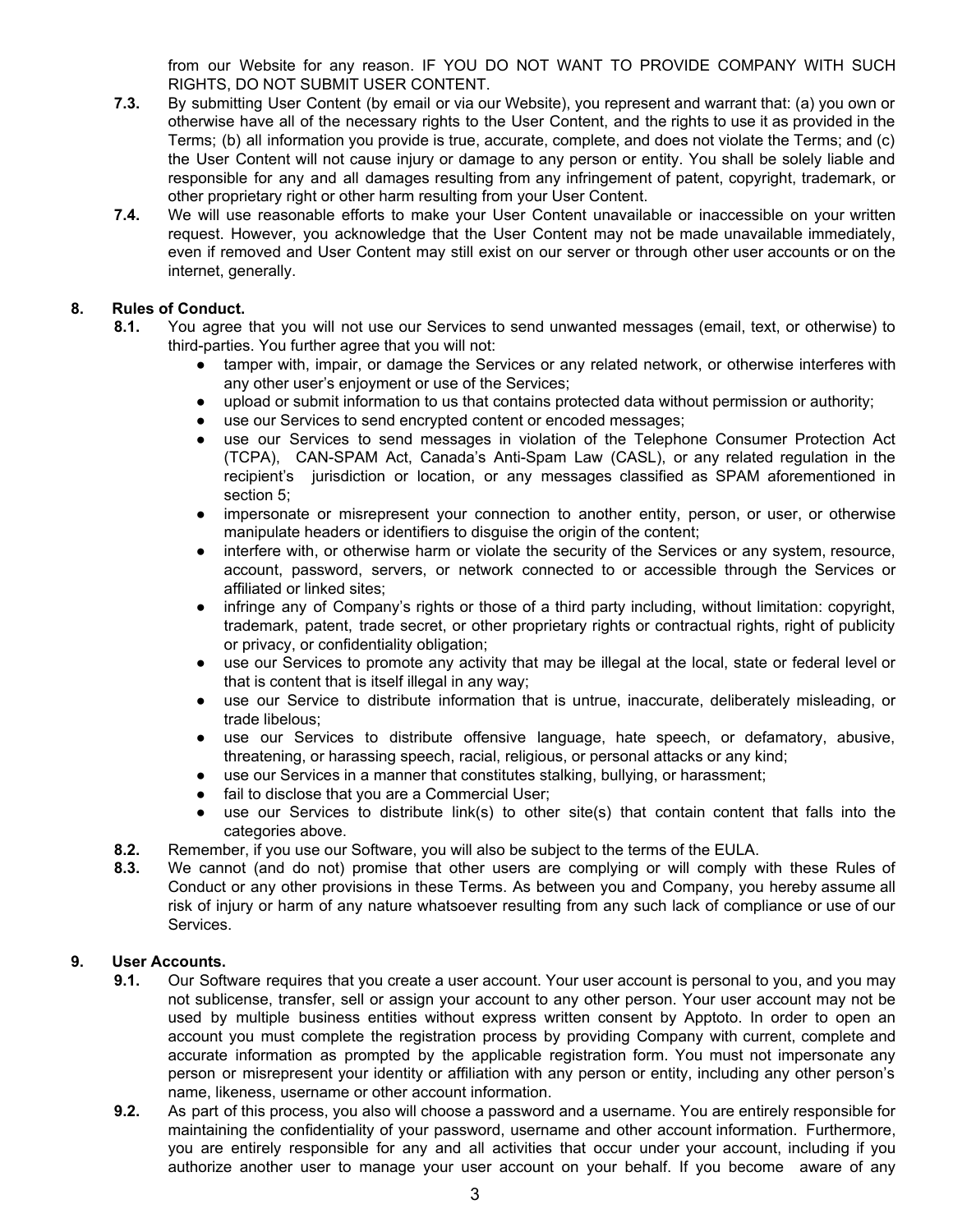unauthorized use of your account or any other breach of security, you agree to notify us immediately. Company will not be liable for any loss that you may incur as a result of someone else using your password or account, either with or without your knowledge. If Company or a third party incurs losses due to someone else using your account or password, you could be held liable for those losses.

**9.3.** Subject to applicable law (and the EULA, as applicable), we may suspend or terminate your account and your ability to use any portion of our Services for failure to comply with the Agreement or for any other reason whatsoever.

#### **10. Third Parties.**

**10.1.** While using our Services, you may be introduced to, or be able to access, information, websites, advertisements, or features by other parties. These links are provided solely as a convenience to you and do not imply our endorsement of, or any affiliation with, the owner of the linked website. Company is not responsible for the actions or policies of such third parties and, under no circumstances, will Company be liable for any goods, services, resources or content available through third-party dealings or communications, or for any harm related thereto. Before clicking on the third party's webpage, providing information to such third party or otherwise entering into a transaction with such third party, you should carefully review that third party's policies and practices and make sure you are comfortable with them. Complaints, concerns or questions relating to materials provided by third parties should be forwarded directly to the third party.

#### **11. Company's Obligation**.

**11.1.** Company has no responsibility or obligation to provide you access to the Website. Company reserves the right at any time and from time to time to modify, suspend or discontinue, temporarily or permanently, the Website or any part thereof, or your access thereto (including suspending or disabling your user account), with or without notice. You acknowledge and agree that Company shall not be liable to you for any modification, suspension or discontinuance of the Website, or your access thereto. Your use of and access to the Software is also subject to the terms and conditions contained in the EULA. Further, Company shall not be liable to you for any loss or liability resulting, directly or indirectly, due to electronic or mechanical equipment failures, telephone interconnect problems, defects, weather, strikes, walkouts, fire, acts of God, riots, armed conflicts, acts of war, acts of terrorism, or to other like causes.

#### **12. Intellectual Property Rights.**

- **12.1.** Our Services, including without limitation, all software code, site architecture and design, interactive features and appearance, all registered and unregistered trademarks, design marks or logos, service marks, and trade names used in connection with our Services ("Marks"), and all text, images, photographs, illustrations, audio clips, video clips, artwork, graphic material, and other copyrightable elements, and the selection and arrangements thereof ("Company Content") are the property of Company and/or its assigns, licensors or other respective owners and are protected, without limitation, pursuant to U.S. and foreign copyright, trademark and other intellectual property rights laws. You may not make any use of the Marks without our express, prior written consent.
- **12.2.** Subject to these Terms, Company hereby grants you a limited, non-exclusive, non-transferrable, non sublicensable, revocable license to download, store, view, display, and/or redistribute the Company Content solely for noncommercial purposes and solely in connection with your use of our Services in accordance with these Terms. Without limiting the foregoing, you agree not to: (a) sell, resell, lease or the functional equivalent, the Services or any Company Content to a third party; (b) attempt to reverse engineer the Services or any component thereof; (c) attempt to create a substitute or similar service through the use of, or access to, the Services or the Company Content; ( d) attempt to create materials similar to the Company Content other than in connection with your use of the Services; or (e) reproduce, modify, create derivative works from, display, perform, publish, distribute, disseminate, broadcast or circulate any Company Content or User Content to any third party other than through use of the Services. YOU ACKNOWLEDGE AND AGREE THAT NOTHING IN THESE TERMS SHALL HAVE THE EFFECT OF TRANSFERRING THE OWNERSHIP OF ANY COPYRIGHTS, TRADEMARKS OR OTHER PROPRIETARY RIGHTS IN THE SERVICES OR COMPANY CONTENT OR ANY PART THEREOF TO YOU OR ANY THIRD PARTY. You agree not to take any action which could be considered inconsistent with or which is likely in any way to prejudice such ownership rights.
- **12.3.** Our Services may be subject to the following licenses: <https://opensource.org/license/MIT>

#### **13. Choice of Law; Jurisdiction; Waiver of Jury Trial.**

**13.1.** The laws of the State of Oregon, excluding any rule or principle that would refer to and apply the substantive law of another state or jurisdiction, shall govern these Terms. To the extent allowed by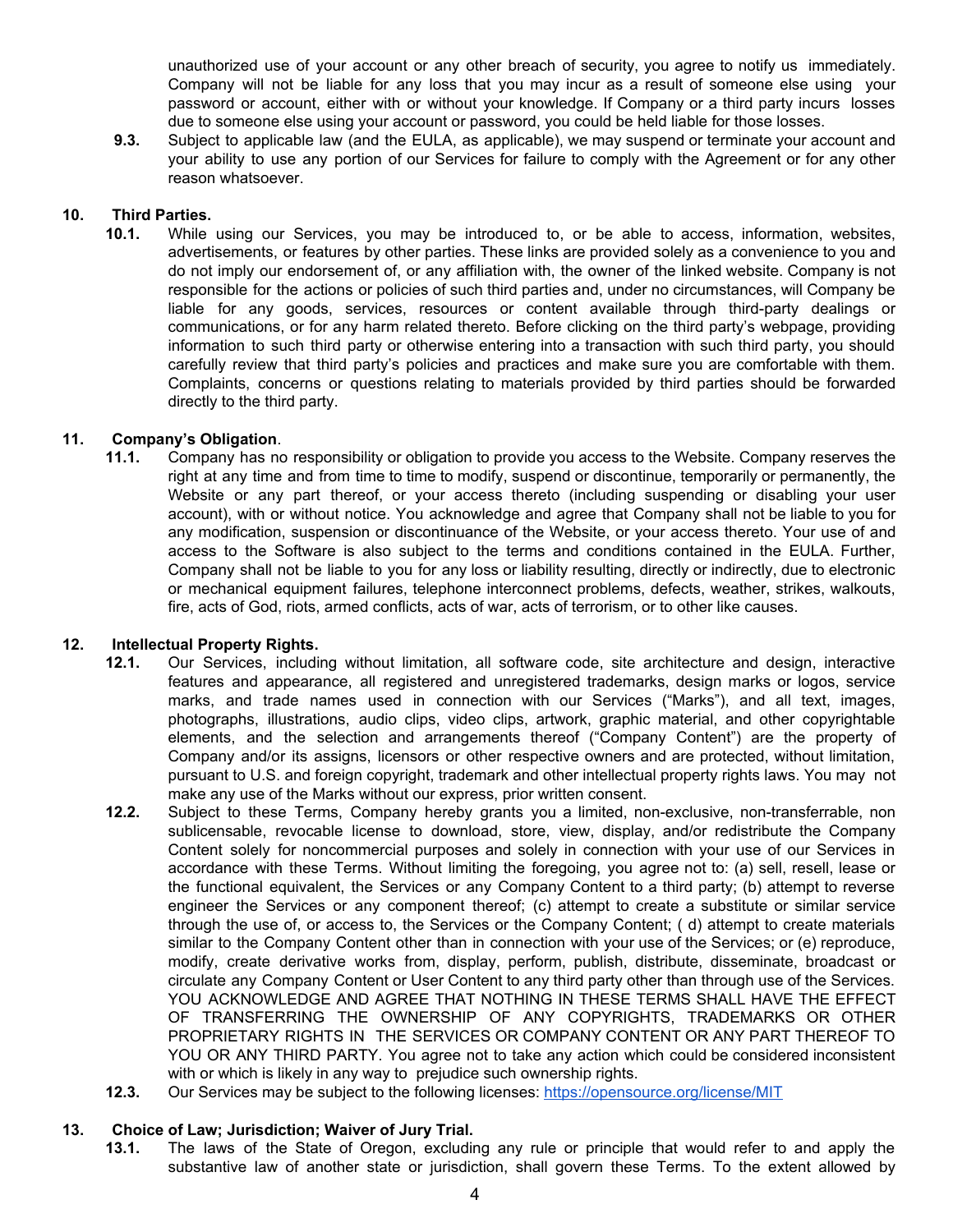applicable law, any claims or causes of action arising from or relating to your access and use of Services must be instituted within six (6) months from the date upon which such claim or cause arose or was accrued. In the event of any controversy between the parties relating to the Terms, the parties will provide formal notice to the other and will attempt to resolve all disputes informally. Any disputes that are not resolved will be submitted to binding arbitration pursuant to the Oregon Uniform Arbitration Act. Arbitration procedures shall be pursuant to the Oregon Rules of Civil Procedure. The parties will agree on a single arbitrator and, if the parties cannot agree, will petition the court pursuant to ORS 36.600 et seq. The parties expressly waive any right to a trial by jury or class treatment of any claim, demand, or action arising out of or related to the Terms. On the application of either party, the award in the arbitration may be enforced by the order of a court of competent jurisdiction. All arbitration proceedings shall be held exclusively within Deschutes County, Oregon.

#### **14. Warranty Disclaimer**

- **14.1.** YOUR USE OF THE SERVICES AND THE COMPANY CONTENT IS AT YOUR OWN RISK. THE SERVICES AND THE COMPANY CONTENT ARE PROVIDED "AS IS" AND "AS AVAILABLE." COMPANY MAKES NO REPRESENTATIONS OR WARRANTIES OF ANY KIND, INCLUDING WITHOUT LIMITATION, REPRESENTATIONS OR WARRANTIES REGARDING: (a) THE SERVICES; (b) THE COMPANY CONTENT; (c) INFORMATION, PRODUCTS OR SERVICES AVAILABLE THROUGH THE SERVICES; OR (d) THE RESULTS THAT MAY BE OBTAINED FROM YOUR USE OF ANY OF THE FOREGOING.
- **14.2.** TO THE FULLEST EXTENT PERMITTED BY APPLICABLE LAW, COMPANY DISCLAIMS ALL WARRANTIES, EXPRESS OR IMPLIED, RELATING TO THE SERVICES AND COMPANY CONTENT, INCLUDING, WITHOUT LIMITATION, WARRANTIES OF INFRINGEMENT, TITLE, MERCHANTABILITY OR FITNESS FOR A PARTICULAR PURPOSE.
- **14.3.** COMPANY HAS NO RESPONSIBILITY OR LIABILITY FOR: (a) LOSS OR DELETION OF, OR FAILURE TO RECEIVE, PROCESS OR STORE ANY USER CONTENT OR OTHER INFORMATION MAINTAINED ON OR TRANSMITTED USING THE SERVICES; (b) VIRUSES THAT MAY INFECT YOUR COMPUTER EQUIPMENT OR OTHER PROPERTY; (c) USER CONTENT OR OTHER INFORMATION ON THE WEBSITE PROVIDED BY THIRD PARTIES; OR (d) THE ACTIONS OF ANY THIRD PARTY. THE SERVICES MAY CONTAIN FACTS, VIEWS, OPINIONS, STATEMENTS AND RECOMMENDATIONS OF THIRD PARTIES OR OTHER USERS. ANY RELIANCE UPON ANY SUCH OPINION, ADVICE, STATEMENT OR INFORMATION IS AT YOUR SOLE RISK.

#### **15. Limitation of Liability.**

**15.1.** TO THE FULLEST EXTENT PERMITTED BY LAW, IN ALL CASES, COMPANY'S LIABILITY TO YOU, INCLUDING BUT NOT LIMITED TO, LIABILITY FOR A BREACH OF COMPANY'S OBLIGATIONS UNDER THESE TERMS OR COMPANY'S PRIVACY POLICY, OR FOR NEGLIGENCE, SHALL BE LIMITED TO THE GREATER OF \$50.00 OR THE TOTAL FEES YOU HAVE PAID TO COMPANY FOR YOUR USE OF THE SERVICES IN THE 12 MONTH PERIOD IMMEDIATELY PRECEDING THE CLAIM, AS LIQUIDATED DAMAGES, NOT AS A PENALTY, AND AS THE SOLE AND EXCLUSIVE REMEDY. TO THE FULLEST EXTENT PERMITTED BY LAW, COMPANY, ITS SUPPLIERS, CONTENT PROVIDERS, LICENSORS, AND THEIR RESPECTIVE SHAREHOLDERS, OFFICERS, MEMBERS, MANAGERS, EMPLOYEES, REPRESENTATIVES, SERVANTS, CONTRACTORS AND AGENTS SHALL NOT BE LIABLE FOR ANY INDIRECT, SPECIAL, INCIDENTAL, CONSEQUENTIAL, OR PUNITIVE DAMAGES FOR ANY REASON, EVEN IF THEY HAVE BEEN ADVISED OF THE POSSIBILITY OF SUCH DAMAGES OR EVEN IF THE ABOVE LIQUIDATED DAMAGES SHOULD FAIL IN THEIR ESSENTIAL PURPOSE.

#### **16. Indemnity.**

**16.1.** You agree to indemnify, defend and hold harmless, Company, its suppliers, content providers, licensors, and their respective members, managers, employees, representatives, servants, contractors and agents from any and all claims, expenses, costs, and damages (including, without limitation, attorneys' fees) arising from or relating to any allegation regarding: (a) your use or misuse of the Services; (b) Company's use of any User Content you provide; (c) any violation of these Terms by you.

#### **17. Fees and Payments.**

**17.1.** If and to the extent any portion of the Services requires a subscription fee (one time or recurring), you agree to pay Company any applicable fee posted for the Services and as required in the EULA.

#### **18. Privacy.**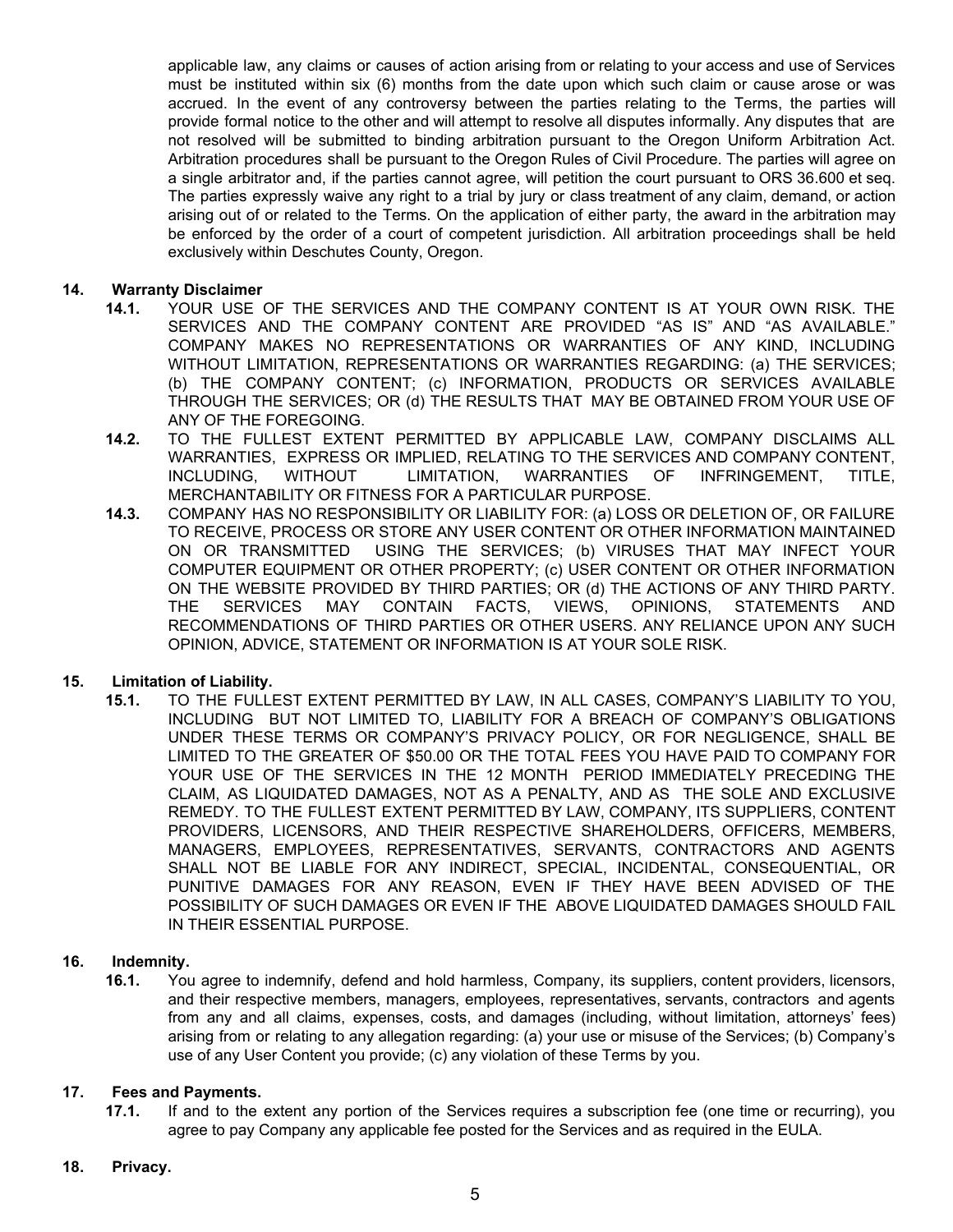**18.1.** Your use of our Services and any information you provide to Company is governed by Company's Privacy Policy, which is available at <http://apptoto.com/privacy>, and which is incorporated herein by reference.

# **19. Digital Millennium Copyright Act.**

- **19.1.** If you are a copyright owner or an agent thereof and believe that any material available on the Services infringes upon your copyrights, you may submit a notification of claimed infringement ("Notification") pursuant to the Digital Millennium Copyright Act ("DMCA") by providing Company's agent designated to receive Notifications ("Copyright Agent") with a notice containing the information described below.
- **19.2.** Please note that under 17 U.S.C. § 512(f) any person who knowingly materially misrepresents that material is infringing may be subject to liability for damages. Please also note that the information provided in a Notification may be forwarded to the person who posted the allegedly infringing material.
- **19.3.** All Notifications must include the following (see 17 U.S.C § 512(c)(3) for further details):
	- A physical or electronic signature of a person authorized to act on behalf of the owner of an exclusive right that is allegedly infringed;
	- Identification of the copyrighted work claimed to have been infringed or, if multiple copyrighted works at a single online site are covered by a single notification, a representative list of such works at that site;
	- Identification of the material that is claimed to be infringing or to be the subject of infringing activity and that is to be removed or access to which is to be disabled and information reasonably sufficient to permit Company to locate the material;
	- Information reasonably sufficient to permit Company to contact the complaining party, such as an address, telephone number, and, if available, an electronic mail address at which the complaining party may be contacted;
	- A statement that the complaining party has a good faith belief that use of the material in the manner complained of is not authorized by the copyright owner, its agent, or the law; and
	- A statement that the information in the notification is accurate, and under penalty of perjury, that the complaining party is authorized to act on behalf of the owner of an exclusive right that is allegedly infringed.
- **19.4.** Designated Agent: Mail: 61149 Hwy 97 #505, Bend, OR 97702 Attn: Copyright Agent E-mail: support@apptoto.com Telephone: 888-318-3765
- **19.5.** If you believe that material you posted to our Services that was removed (or to which access was disabled) as a result of a Notification is not infringing, or that you have the authorization from the copyright owner, the copyright owner's agent, or pursuant to the law, to post and use the material, you may send a written counter notification ("Counter Notification") to the Copyright Agent containing the information described below.
- **19.6.** Please note: Company is required to send a copy of your Counter Notification to the party who submitted the Notification and that in response to a Counter Notification that person may file a lawsuit against you seeking a determination of its rights with respect to the material. Please also note that under 17 U.S.C. § 512(f), any person who knowingly materially misrepresents that material was removed or disabled by mistake or misidentification may be subject to liability for damages.
- **19.7.** All Counter Notifications must contain the following (see 17 U.S.C. § 512(g)(3) for further details):
	- Your physical or electronic signature;
	- Identification of the material that has been removed or to which access has been disabled and the location at which the material appeared before it was removed or access to it was disabled;
	- A statement under penalty of perjury that you have a good faith belief that the material was removed or disabled as a result of mistake or a misidentification of the material to be removed or disabled; and
	- Your name, address, and telephone number, and a statement that you consent to the jurisdiction of the Federal District Court for the District in which the address you list is located, or if that address is located outside of the United States, for the District of Oregon, and a statement that you will accept service of process from the person who provided notification of the alleged infringement or an agent of such person.
- **19.8.** Upon receipt of a Notification or Counter Notification, Company will comply with the applicable procedures set forth in 17 U.S.C. § 512. Pursuant to 17 U.S.C. § 512(i)(l)(A), it is Company's policy to terminate user account holders who are repeat infringers, in appropriate circumstances.